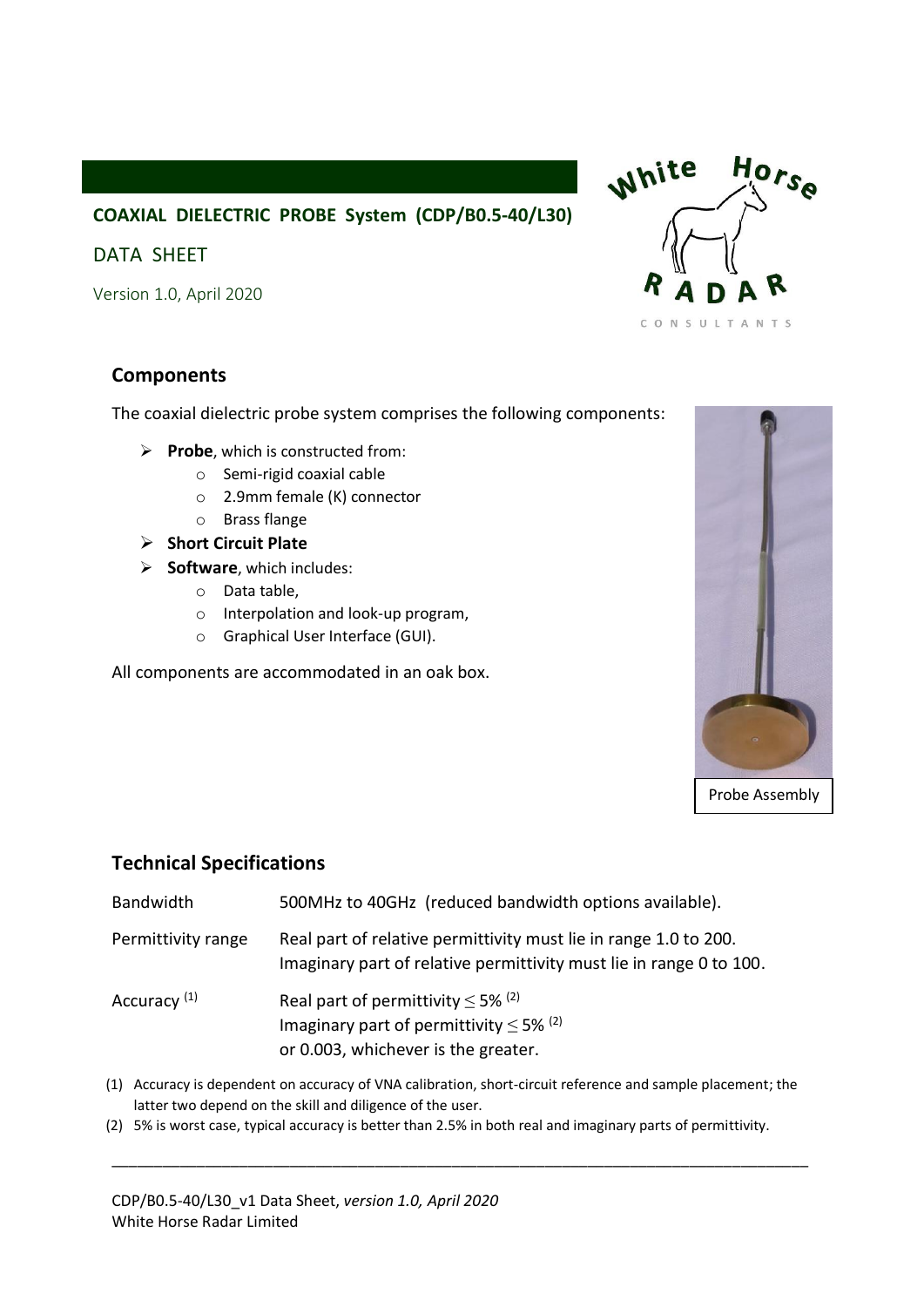# **Outline Diagrams**

An outline diagram of the probe assembly is given below.



An outline diagram of the brass flange is given below.



\_\_\_\_\_\_\_\_\_\_\_\_\_\_\_\_\_\_\_\_\_\_\_\_\_\_\_\_\_\_\_\_\_\_\_\_\_\_\_\_\_\_\_\_\_\_\_\_\_\_\_\_\_\_\_\_\_\_\_\_\_\_\_\_\_\_\_\_\_\_\_\_\_\_\_\_\_\_\_\_\_\_